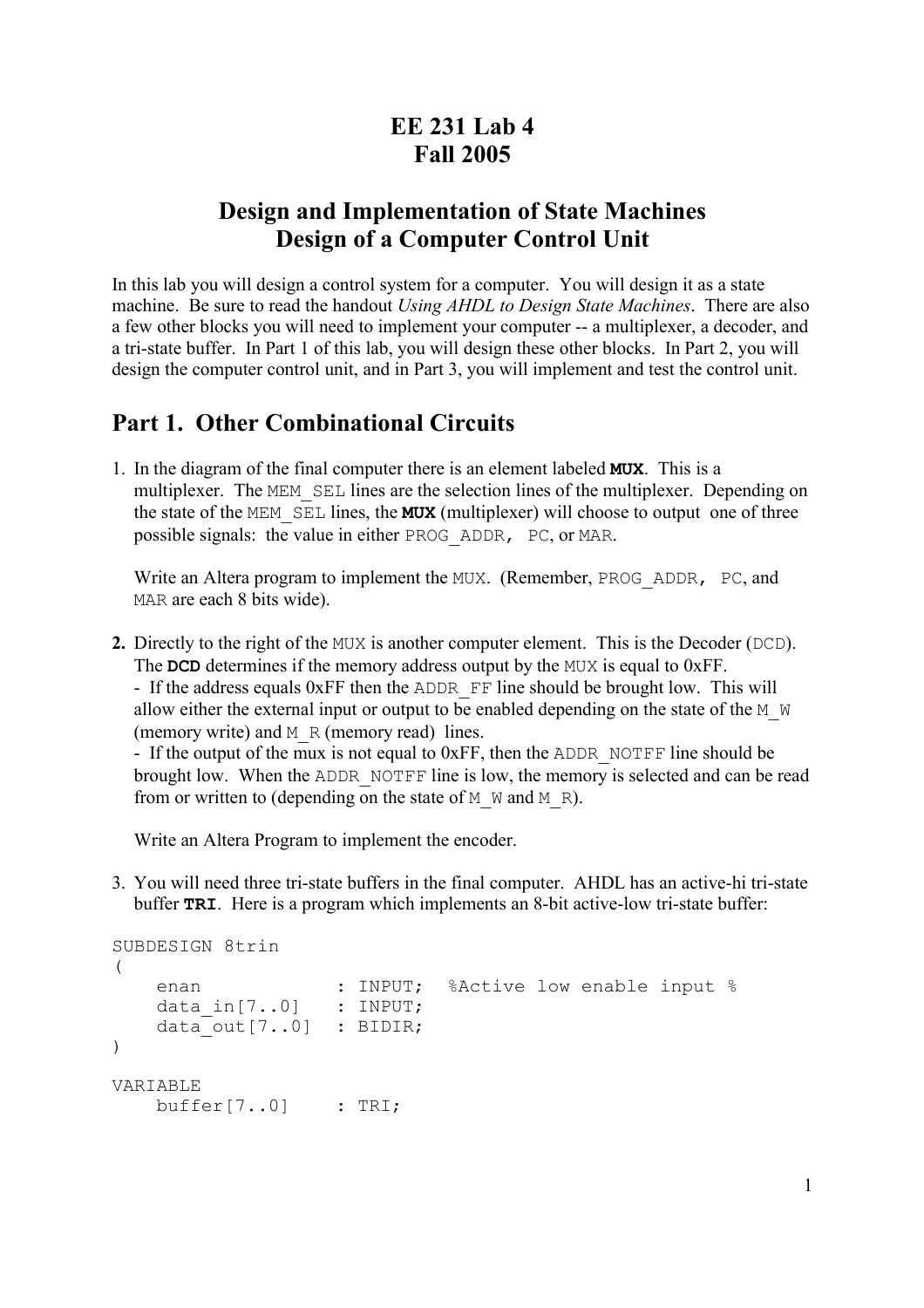```
BEGIN
     buffer[].oe = !enan; % Enable buffer when enan is low %
    buffer[].in = data in[7..0];
    data out [7..0] = \overline{\text{buffer}}[].out;
```
END;

Design and simulate an 8-bit tri-state buffer in AHDL.

## **Part 2. Design of the Computer Control Unit**

 The data-processing functions of the computer are divided into simple units called instructions. A computer program is just a collection of computer instructions. The instruction set of a computer are the basic operations that the computer can perform. The instruction set of our computer is shown in Figure 1.

 In this lab you will design the computer control unit. The control unit is a finite state machine. Its inputs are the instruction register and the carry, as well as a clock pulse and RESET. The control unit's outputs are the control signals that direct the operation of the rest of the computer.

The control unit can be in one of three states: RESET, C1, C2, C3. Each state takes up one clock cycle.

•RESET is the **Reset** state. The computer gets into this state when the Reset button is pushed. This will reset the program counter PC to 0x00, which is the first instruction the computer will execute when Reset is released. In the Reset state, MEM\_SEL should be set to PROG ADDR. This will allow you to enter programs into memory. To enter a program, put the memory address you want to load on the PROG\_ADDR lines, and put the data you want to load on the PROG\_DATA lines. Then bring PROG\_WRITE low, then high. This will write the value on PROG\_DATA lines into the memory address on PROG\_ADDR lines. Once the program is entered, release the Reset line. On the next clock cycle, the control unit should transition to state C1.

•C1 is the **Fetch Cycle.** The computer program is stored in memory. During the fetch cycle the next instruction is "fetched" from memory and loaded into the instruction register (INST).

•C2 is the first **Execution Cycle.** Once an instruction has been loaded into the INST, the control unit determines the required course of action to take based on the value of INST and the current state of the control unit. Some instructions require only require one execution cycle (C2) while others require two(C2 and C3).

•C3 is the second **Execution Cycle**. It is only needed by some of the instructions.

The output of the control unit depends on both the present state and the input. (What type of state machine is this?)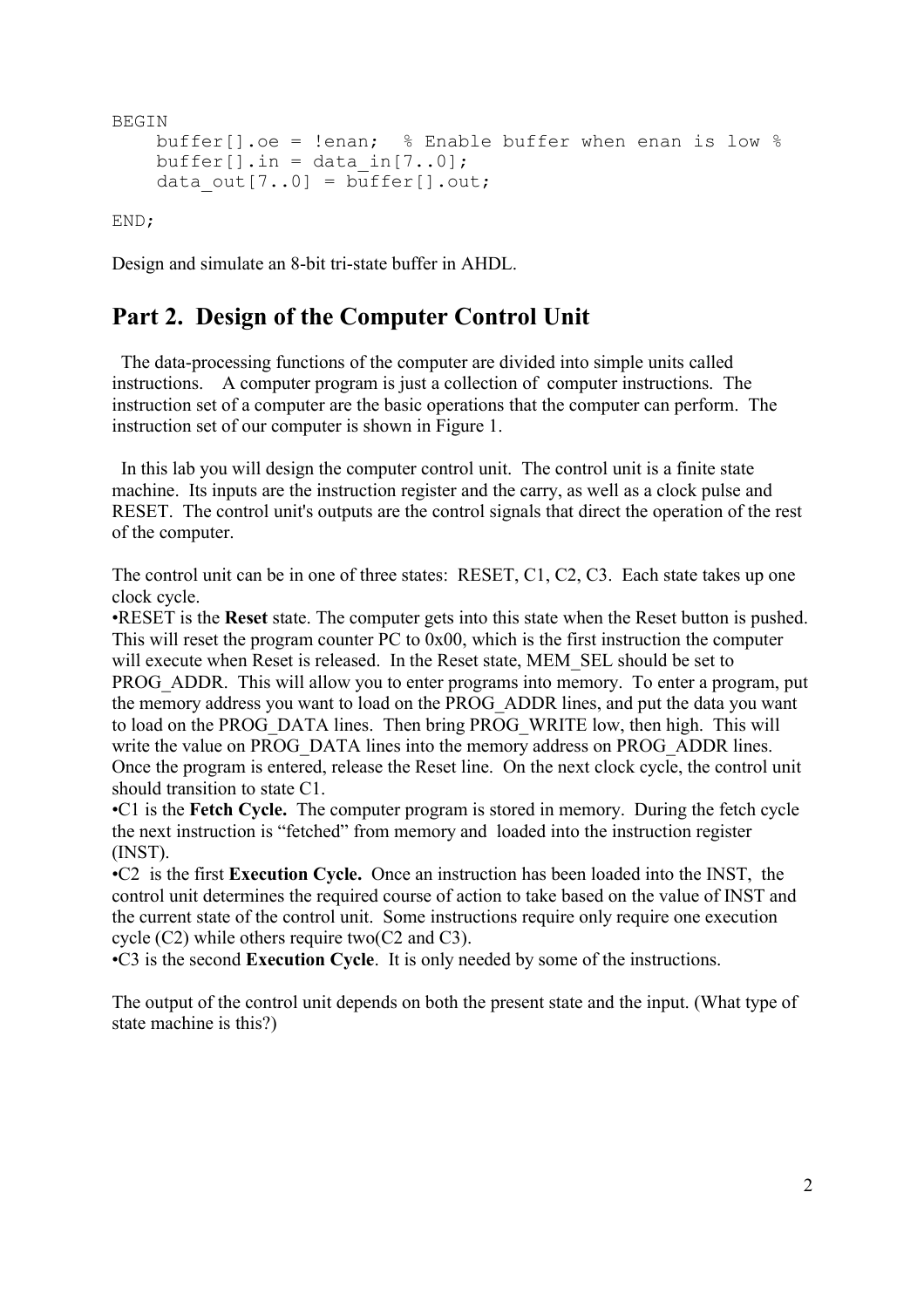| <b>Mnemonic</b>                                                         | <b>Operation</b>                                                                                                                                                                                                                                                         |  |
|-------------------------------------------------------------------------|--------------------------------------------------------------------------------------------------------------------------------------------------------------------------------------------------------------------------------------------------------------------------|--|
| <b>LDAA</b> addr<br>load ACCA from<br>memory                            | Loads register A with the value in memory at address 'addr'.                                                                                                                                                                                                             |  |
| LDAA #num<br>load ACCA with an<br>immediate value                       | Loads register A with the 4 bit value immediately following the<br><b>LDAA</b> #num command in program memory.                                                                                                                                                           |  |
| <b>STAA</b> addr<br>store ACCA in<br>memory                             | Stores the value in register A at the memory address 'addr'.                                                                                                                                                                                                             |  |
| <b>ADDA</b> addr<br>add ACCA and value<br><i>in memory</i>              | Adds the value in memory location 'addr' to the value in register A<br>and places the result in register A.                                                                                                                                                              |  |
| <b>SUBA</b> addr<br>subtracts value in<br>memory from ACCA              | Subtracts the value in memory location 'addr' from the value in<br>register A. The result is stored in register A.                                                                                                                                                       |  |
| <b>ANDA</b> addr<br>logical AND of ACCA<br>and value in memory          | Performs a logical AND of the value in memory location 'addr' with<br>the value in register A. Puts the result in register A.                                                                                                                                            |  |
| <b>ORAA</b> addr<br>logical OR of ACCA<br>and value in memory           | Performs a logical OR of the value in memory location 'addr' with<br>the value in register A. Puts the result in A.                                                                                                                                                      |  |
| <b>CMPA</b> addr<br>compares the value in<br>ACCA to value in<br>memory | Compares the value in register A to the value in memory location<br>'addr'. This is done by subtracting the value in memory location<br>'addr' from the value in register A. The C bit reflects the result. The<br>values in A and memory location 'addr' do not change. |  |
| <b>COMA</b><br>complement ACCA                                          | Replaces the value in register A with its one's complement.                                                                                                                                                                                                              |  |
| <b>INCA</b><br>increment                                                | Adds one to the value in register A and stores the result in register<br>А.                                                                                                                                                                                              |  |
| <b>LSLA</b>                                                             | Logical shift left of A                                                                                                                                                                                                                                                  |  |
| <b>LSRA</b>                                                             | Logical shift right of A                                                                                                                                                                                                                                                 |  |
| <b>ASRA</b>                                                             | Arithmetic shift right of A                                                                                                                                                                                                                                              |  |
| <b>JMP</b> addr<br>jump                                                 | Jumps to the instruction stored at address 'addr'. (The value in PC is<br>replaced with 'addr'.)                                                                                                                                                                         |  |
| <b>JCS</b> addr<br>jump if carry is set                                 | Checks to see if the carry is set.<br>-If the carry is set, then the PC is loaded with 'addr'.<br>-If the carry is not set, the jump command is ignored. The PC is<br>incremented and the program continues with the next instruction.                                   |  |

**Figure 1: Instruction Set of Computer**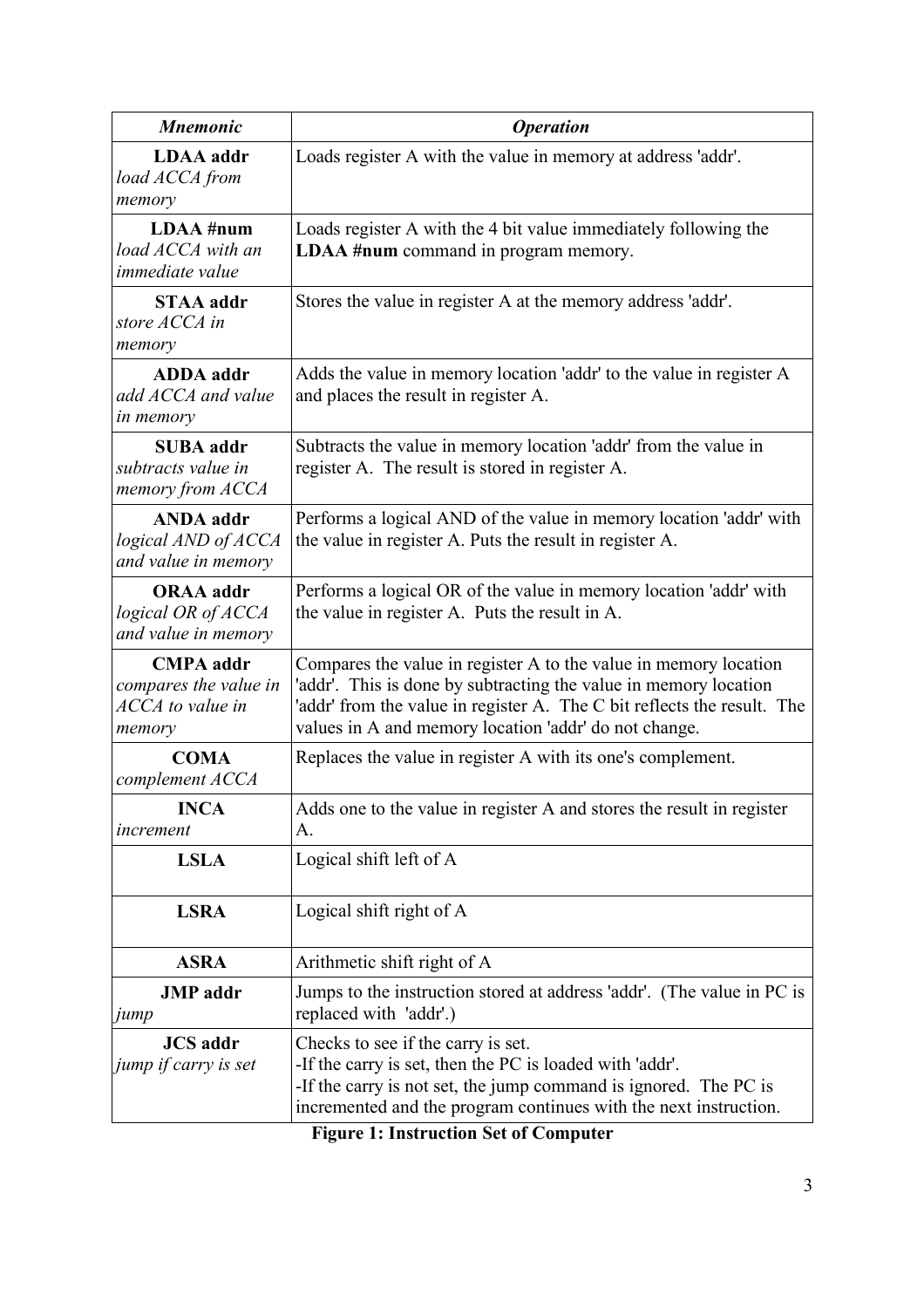The output of the control unit are the control signals shown on the block diagram of the computer. Except for ALU CTL and MEM SEL, all of these signals are active low, so your AHDL program should have a DEFAULTS section in which those signals will be high be default. In your AHDL code, you will bring the signals low at the correct times to implement the instruction the control unit is executing.

During the FETCH cycle the control unit will fetch the next instruction from memory to determine what instruction it should execute. Thus, the FETCH cycle will be the same for all instructions – it will read the instruction from memory, and latch it into the INST register. To do this, READ, INST L and PC I should be low, and MEM SEL should be set to select the address from the program counter PC. With the control lines set up like this, the address to the memory will be from the  $PC - i.e.,$  the address of the next instruction to execute, and the memory output enable line will be low (active). The memory will put the data at that address on its output lines, which are the input lines to the INST register. On the next clock edge, the data from memory will be latched into the INST register, and the PC will be incremented to the next memory address.

What the control unit does next will depend on the data loaded into the INST register. Here are a couple of examples:

### **Example 1**:

The first instruction in the program is "LDAA addr". In this example, we will assume addr  $= 0xF5$ . We will further assume that the instruction is the first instruction of the program, and is located at address 0x00.

This instruction translates as "load accumulator A with the value located in memory address 0xF5". If this is the first line of the program, and the program starts at address 0x00 in memory, then before the fetch cycle the PC is pointing at address 0x00 as shown below.

| PC          | <b>Memory</b><br><b>Address</b> | <b>Memory</b><br><b>Data</b> |
|-------------|---------------------------------|------------------------------|
|             | 00                              | LDAA addr                    |
|             | 01                              | F5                           |
|             | 02                              | ??                           |
| $INST = ??$ |                                 |                              |
| $MAR = ??$  |                                 |                              |

**C1** During the Fetch Cycle the instruction register must be loaded with the instruction (LDAA addr). To do this the MUX must select the PC as the address source, memory address 0x00 must be read which causes its value to be placed on the DATA lines. The value on the DATA lines must be latched into the INST register, and the PC must be incremented. Now the situation is as below: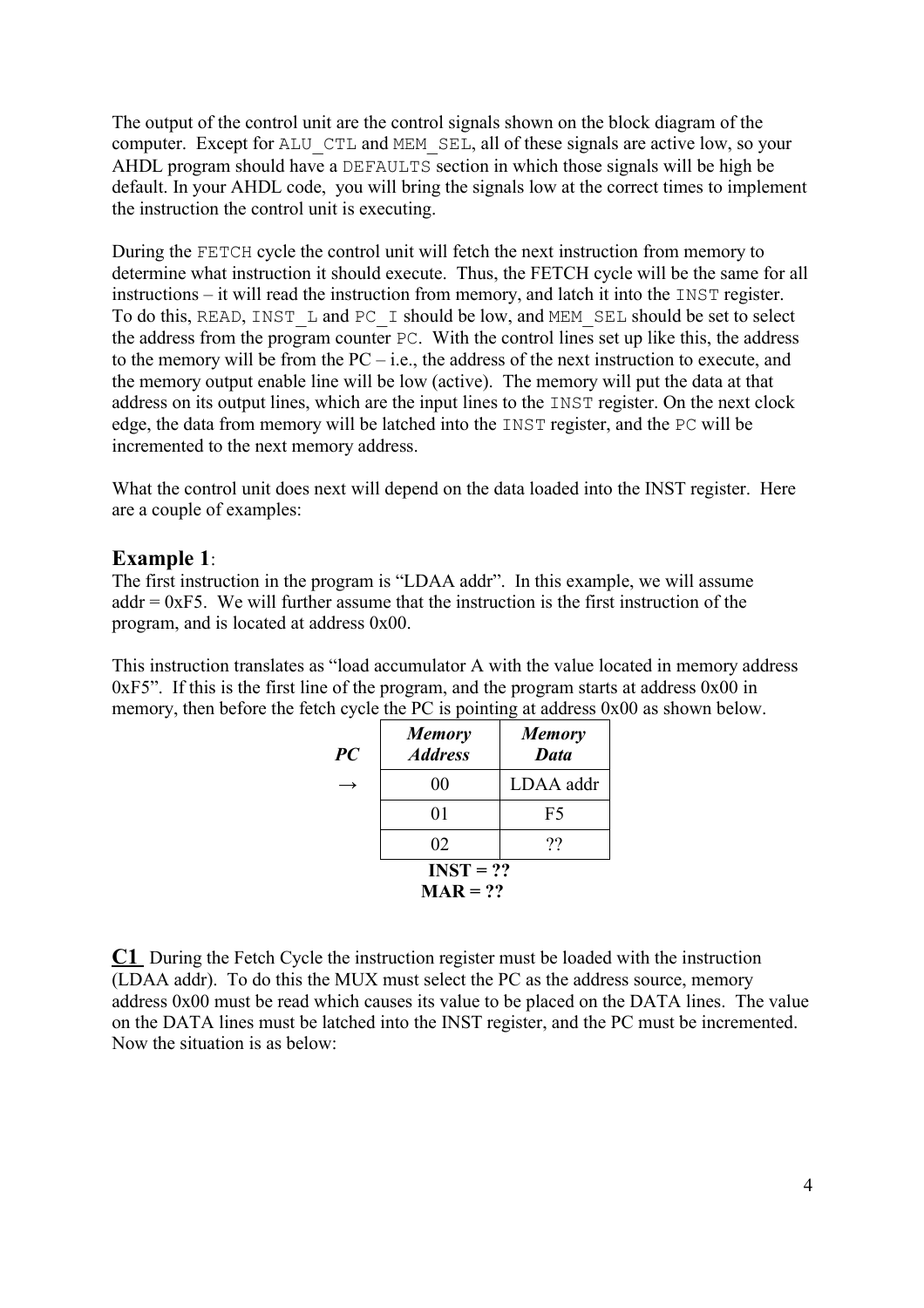| PC                 | <b>Memory</b><br><b>Address</b> | <b>Memory</b><br><b>Data</b> |
|--------------------|---------------------------------|------------------------------|
|                    | 00                              | LDAA addr                    |
|                    | 01                              | F5                           |
|                    | 02                              | ??                           |
| $INST = LDAA$ addr |                                 |                              |
| $MAR = ??$         |                                 |                              |

(NOTE: The instruction register cannot actually contain "LDAA addr", it will contain the binary/hex op code you have chosen to represent the command LDAA addr).

**C2** During C2, you must read the memory address that the PC is pointing at. By reading address 0x01 the value 0xF5 is placed on the DATA line. Then 0xF5 needs to be stored in the MAR register. Finally the program counter should be incremented. After these steps the situation should be as shown below. Thus during C2, you should have PC\_I low, MAR\_L low, READ low, and MEM\_SEL set to PC.

| PC                 | <b>Memory</b><br><b>Address</b> | <b>Memory</b><br>Data |
|--------------------|---------------------------------|-----------------------|
|                    | 00                              | LDAA addr             |
|                    | 01                              | F5                    |
|                    | 02                              | ??                    |
| $INST = LDAA$ addr |                                 |                       |
| $MAR = F5$         |                                 |                       |

**C3** Now that MAR contains the value 0xF5, the multiplexer should select MAR as the source of the address. This address should then be read which causes the memory contents of address 0xF5 to be loaded onto the DATA line. Then the ALU can load this value into ACCA. During C3, you should have PC\_I low, READ low, ACCA\_L low, and ALU\_CTL set to the value which implements the LOAD function of the ALU. When the control lines are set up like this, the value 0xF5 will be on the address lines of the memory unit, the data lines out of the memory unit will contain the data in address 0xF5. This data will be passed through the ALU to the input of ACCA. On the next clock cycle, the value will be latched into ACCA, Note that you do not want PC\_I low, because the program counter is already pointing to the next instruction to be executed, and should not be incremented.

#### **Example 2:**

The first instruction in the program is "LDAA #num" where #num =  $F5$ 

This instruction translates as "load accumulator A with the value F5". Before the program begins, the situation is as below: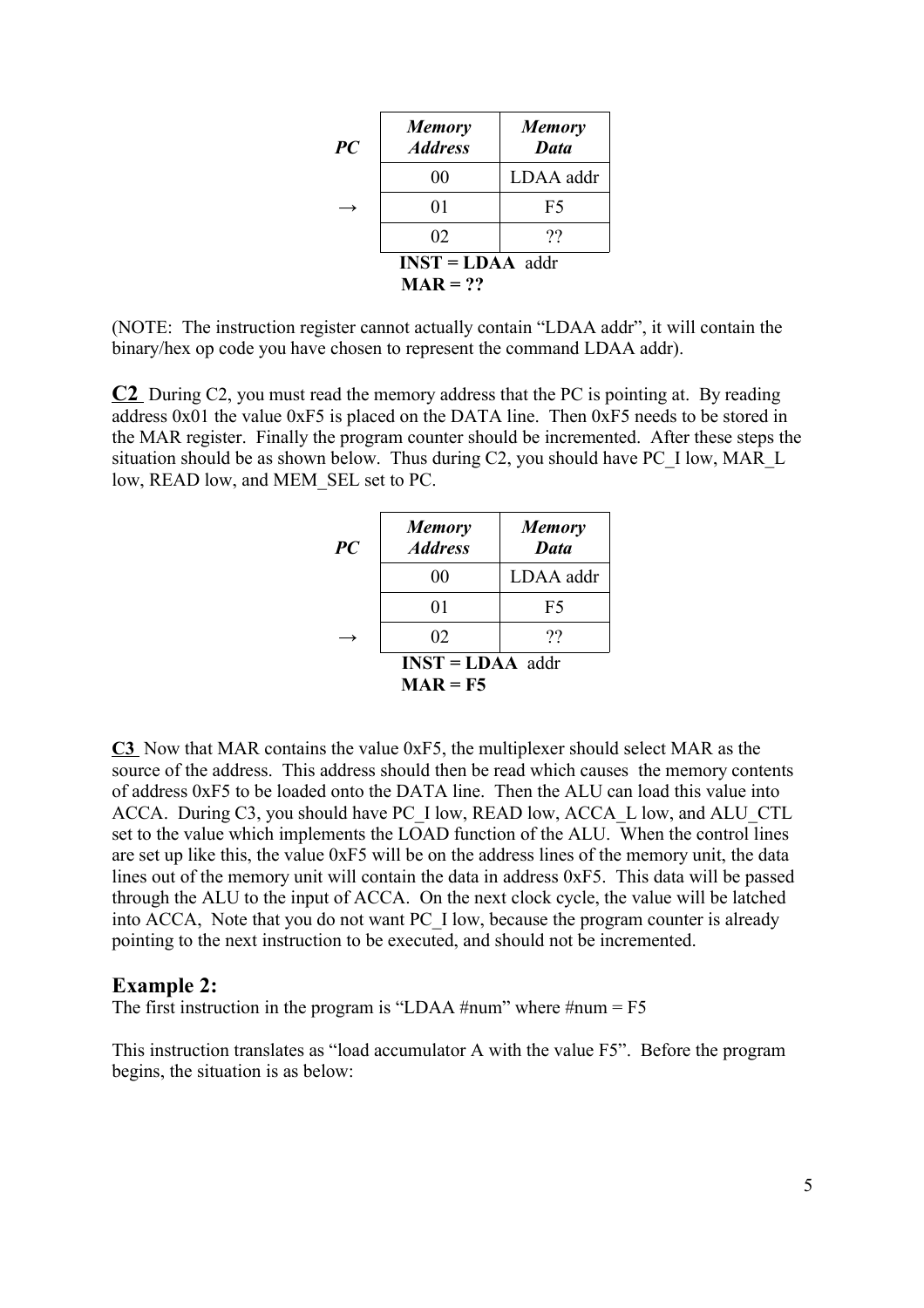| PC | <b>Memory</b><br><b>Address</b> | <b>Memory</b><br><b>Data</b> |
|----|---------------------------------|------------------------------|
|    | 00                              | $LDAA$ #num                  |
|    | 01                              | F5                           |
|    | 02                              |                              |
|    | $INST = ?$                      |                              |

**C1** The fetch cycle is the same for this command as it was in Example 1 (The fetch cycle is the same for all commands). After the fetch cycle the situation should be:

| PC                 | <b>Memory</b><br><b>Address</b> | <b>Memory</b><br>Data |
|--------------------|---------------------------------|-----------------------|
|                    | 00                              | $LDAA$ #num           |
|                    | 01                              | F5                    |
|                    | 02                              |                       |
| $INST = LDAA$ #num |                                 |                       |

**C2** During C2 the PC is pointing at memory address 0x01. By reading this address, the value 0xF5 is placed on the DATA line. READ, ACCA\_L and PC\_I should be low, MEM\_SEL should be set to select PC, and the ALU\_CTL lines should select the function which loads ACCA. When the control lines are set up like this, the value 0x01 will be on the address lines of the memory unit, the data lines out of the memory unit will contain the data in address 0x01 (which is 0xF5). This data will be passed through the ALU to the input of ACCA. On the next clock cycle, the value will be latched into ACCA.

Shown below is some code to implement the commands **LDAA addr** and **LDAA #num**. This is just one possible implementation. (NOTE this is not a complete program, just a portion of code) Here **LDAA addr** is represented by the constant LDAA, and **LDAA #num** is represented by the constant LDAA\_IMM:

```
VARIABLE
    Control: MACHINE WITH STATES (RESET, C1, C2, C3);
BEGIN
    DEFAULTS
         %Enter default values here%
    END DEFAULTS;
Control.clk = CLOCK;
Control.reset = !reset;
CASE Control IS
    WHEN RESET =>
        MEM SEL = PROG ADDR;
```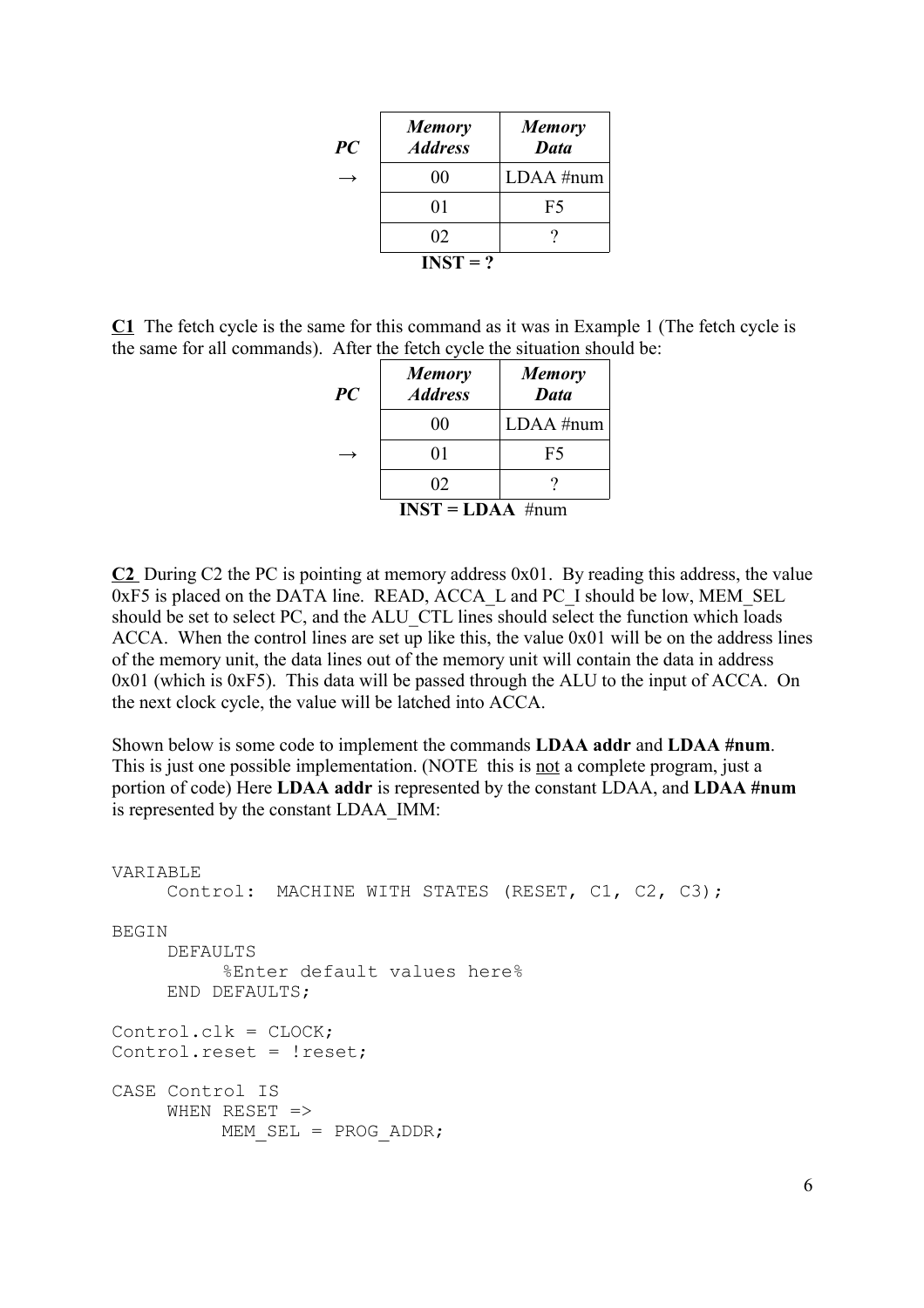```
Control = C1;
      WHEN C1 =>
            INST L = GND;MEM \overline{\text{SEL}} \begin{bmatrix} 1 & = & \text{PC} \end{bmatrix}READ = GND;PC I = GND;Control = C2;
      WHEN C2 \RightarrowCASE INST[] IS 
                   WHEN LDAA \RightarrowMEM SEL[] = PC;
                         READ = GND;MAR L = GND;PC\ \overline{I} = GND;\bar{\text{Control}} = \text{C3};WHEN LDAA IMM =>
                         MEM \overline{SEL}[] = PC;
                         ALU CTL[] = ALU LOAD;
                         ACCA L = GND;PC I = GND;\overline{\text{Control}} = \text{Cl};
                    % Add other instructions here %
                   WHEN OTHERS =>
                         Control = C1;
            END CASE;
      WHEN C3=>
            CASE INST[] IS
                   WHEN LDAA =>
                        MEM SEL[] = \text{MAR};READ = GND;ALU CTL[] = ALU LOAD;
                         ACCA L = GND;
                         Control = C1; % Add other instructions here %
                   WHEN OTHERS =>
                         Control = C1;
            END CASE;
      END CASE;
END;
```
#### **Example 3:**

The first instruction in the program is "JMP addr" where addr  $= 0xF5$ 

This instruction translates as "load program counter PC with the value F5". Before the program begins, the situation is as below: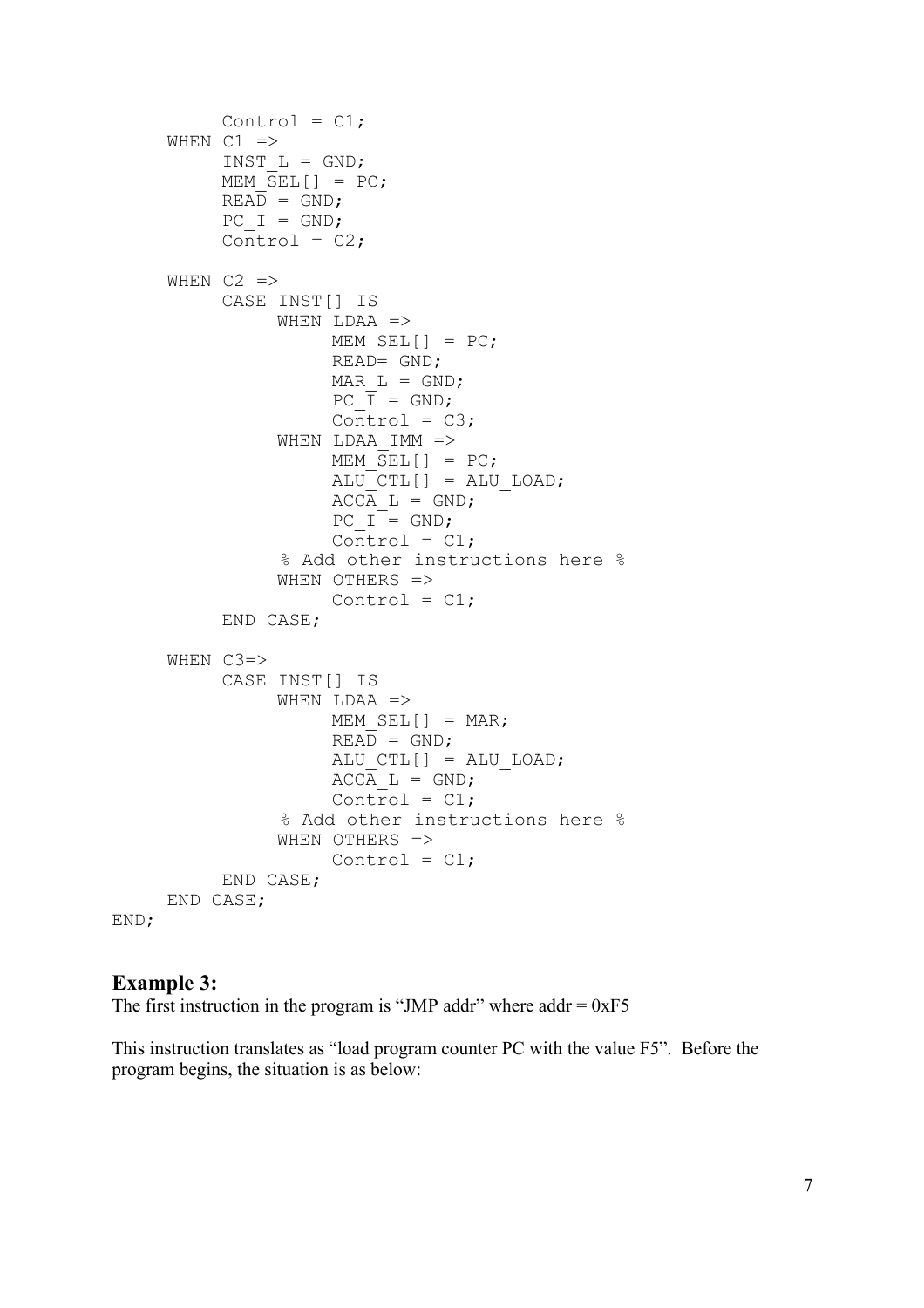| PC | <b>Memory</b><br><b>Address</b> | <b>Memory</b><br><b>Data</b> |
|----|---------------------------------|------------------------------|
|    | 00                              | <b>JMP</b>                   |
|    | 01                              | F5                           |
|    | 02                              |                              |
|    | $INST = ?$                      |                              |

**C1** The fetch cycle is the same for this command as it was in Example 1 (The fetch cycle is the same for all commands). After the fetch cycle the situation should be:

| PC                | <b>Memory</b><br><b>Address</b> | <b>Memory</b><br>Data |
|-------------------|---------------------------------|-----------------------|
|                   | 00                              | <b>JMP</b>            |
|                   | 01                              | F5                    |
|                   | 02                              |                       |
| $INST = JMP$ addr |                                 |                       |

**C2** During C2 the PC is pointing at memory address 0x01. By reading this address, the value 0xF5 is placed on the DATA line. READ, ACCA\_L and PC\_L should be low, and MEM SEL should be set to select PC. The ALU is not being used. When the control lines are set up like this, the value 0x01 will be on the address lines of the memory unit, the data lines out of the memory unit will contain the data in address 0x01 (which is 0xF5). On the next clock edge, the value 0xF5 will be loaded into the program counter PC, so the next instruction the computer will execute will be that at address 0xF5. There is no C3 cycle.

### **Implement the Control Unit**

- 1. Assign opcodes to each instruction in the instruction set.
- 2. Draw the state diagram for the control unit.
- 3. Write an Altera program to implement the control unit. If you are unsure about an instruction or how to implement an instruction, ask a TA or lab instructor. It is vital for the functioning of the final computer that each command be implemented properly by the control unit.
	- This is a complex program. To improve readability you should assign CONSTANTs to values that are frequently used in your program (such as the opcodes.) For more on CONSTANT see Altera's **Help** menu, **Search for Help on...**, type "Constant keyword", then choose *Constant Statement Description (AHDL)*.
	- You should also provide default values for the control signals. In Altera's **Help** menu, **Search for Help on...** type "Defaults Statement", then choose *Defaults Statement Description (AHDL).*
- 4. Simulate the control unit in Altera. What happens when RESET is low? Test with different values for INST and check that the control unit cycles through the appropriate states for that instruction and that the control signals are what you expect. Test the JCS